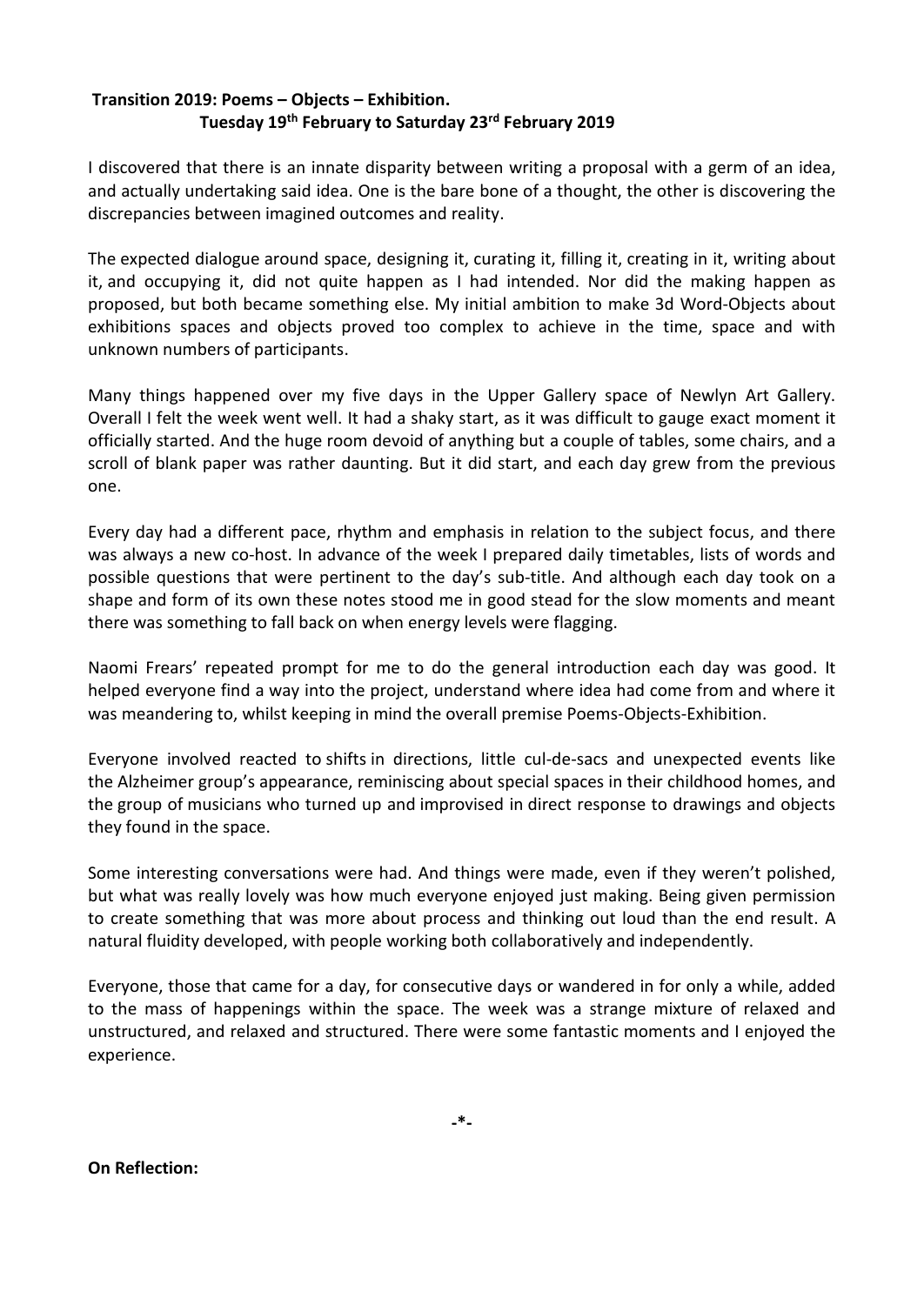Good moments: starting each new activity by selecting word from the lists I had prepared, forming negative shapes in clay, pouring the plaster and waiting for the revile, watching Tom Ebdon throw wool over the bracing beams to form a web which instantly transformed our occupancy of the gallery, Naomi Frears and Lucas Wilson creating their giant weave, writing poems, watching the paper peep show grow, and the unexpected occupation of the space by sound.

In retrospect: maybe the level of conversation and collaborative making that I had envisaged was not a good fit with the realities of the space, the time available and the need to be welcoming to the public. However I found what did happen extremely interesting and rewarding.

I was reticent and nervous about how to choreograph the disparate elements of the week; talking, making, writing and occupying. I surprised myself in what I achieved and organised. I feared it would stall and become unstuck. What I really found amazing and very gratifying was how much everyone enjoyed playing.

By Saturday everyone seemed at home within the space and with Poems – Objects – Exhibition. And then it was time to clear it all away. I still can't quite believe I did it and am overwhelmed by positive response I got.

I learnt a lot, not least that I should be braver, trust that my ideas have validation and that collaborative making is fun. A residency is a journey into unknown, it is simultaneously scary and thrilling and really worth doing.

**-\*-**

## **Taking it forward:**

All along I was aware of the irony that a dyslexic was proposing a week of investigation around space with an emphasis on words, their placement, meaning and interpretation.

Ella did a fantastic job of co-hosting of the Friday and getting us all to write spontaneous poems. I surprised myself with what I wrote and how liberating it can be to jot down a few well-selected words rather than agonize over a longer piece of writing. Isolated words, their placement, punctuation and parentheses are a visual language. They are object islands on the page. I plan to take some of this lesson forward and enjoy words as newfound friends.

On the first day Vicky Smith introduced us to notation and annotation. She talked about stylized marks on architectural drawings, shorthand, musical scores and notations for dance movements. These reduced word forms, squiggles, dots, dashes, are condensed means of conveying a message. This is currently influencing a conversation I'm having with a filmmaker, Keith Allott, about collaborating on a piece of work. The idea is to track the movement of printers in Leicester Print Workshop. The final piece will be a multilayered print of choreography marks with an aerial film of different printers movement projected over the top.

**-\*-**

**Transition:** What I like about Transition is it that it gives artists time and space to explore an idea without a defined outcome. The expectation is only to do, and the success of the week is premeasured in belief that something interesting will happen. This is really liberating, as usually one needs to predict outcomes, audience participation and meaning before a residency even starts.